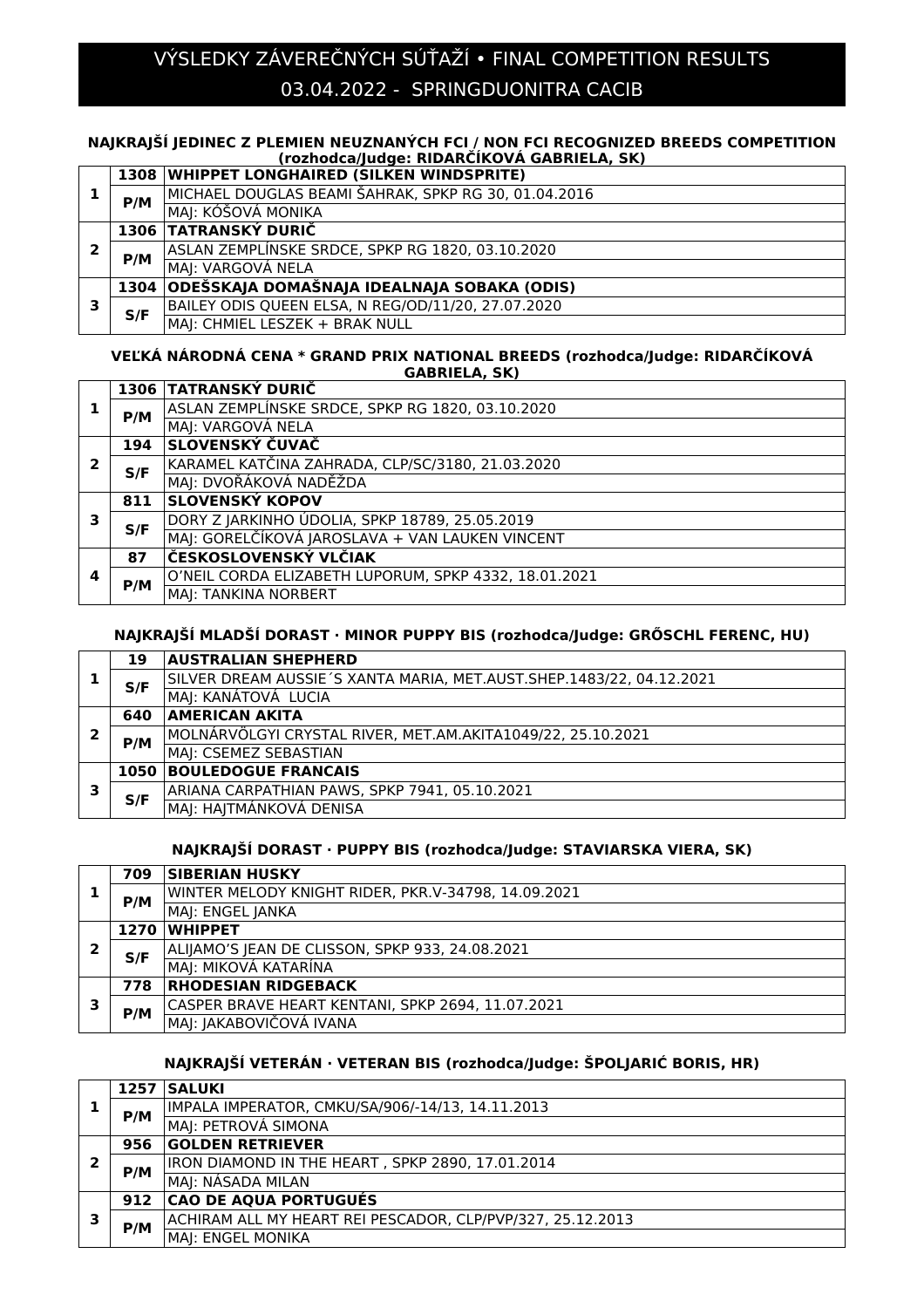### **NAJKRAJŠÍ JEDINEC TR. ČESTNEJ · HONOUR CLASS BIS (rozhodca/Judge: KONEČNÝ MARIÁN, SK)**

|  | 921 | <b>ENGLISH COCKER SPANIEL BLACK</b>             |
|--|-----|-------------------------------------------------|
|  | S/F | DOROTHEA Z VEJMINKU, SPKP 2412, 05.05.2016      |
|  |     | MAJ: ŠKRABÁK VLADIMÍR                           |
|  | 788 | <b>IRHODESIAN RIDGEBACK</b>                     |
|  | P/M | RAMI LAKOTA LÖWENSCHWANZ, SPKP 2311, 13.12.2018 |
|  |     | MAJ: FESZTY KATARINA                            |

### **JUNIOR BEST IN GROUP FCI 1 (rozhodca/Judge: VONDROUŠ OTAKAR, CZ)**

| 204 | <b>IWELSH CORGI PEMBROKE</b>                       |
|-----|----------------------------------------------------|
| P/M | CHOICE OF THE OUEEN ZENIT. SPKP 457.<br>16.02.2021 |
|     | DANILOVA NATALIA                                   |

### **JUNIOR BEST IN GROUP FCI 2 (rozhodca/Judge: PISKAY VLADIMÍR, SK)**

| 273 | <b>CANE CORSO</b>                                   |
|-----|-----------------------------------------------------|
| S/F | AIMY DALL OMBRA DEL CASTELLO, SPKP 2487, 04.11.2020 |
|     | : MIŠKOLCI PATRIK<br>MAI:                           |

### **JUNIOR BEST IN GROUP FCI 3 (rozhodca/Judge: VONDROUŠ OTAKAR, CZ)**

| 506 | <b>IIACK RUSSELL TERRIER</b>                          |
|-----|-------------------------------------------------------|
| P/M | CANE MAESTRO NIMBUS, RKF 5784745, 01.02.2021          |
|     | $\overline{\phantom{a}}$<br> MAJ: JANIČÍKOVÁ KATARÍNA |

#### **JUNIOR BEST IN GROUP FCI 4 (rozhodca/Judge: PISKAY VLADIMÍR, SK)**

| 617 | <b>DACHSHUND RAUHAAR KANINCHEN</b>          |
|-----|---------------------------------------------|
| S/F | GENTLE STORM VITORAZ, SPKP 6892, 26.06.2021 |
|     | IMAI: KOSNANSKA VANDA                       |

#### **JUNIOR BEST IN GROUP FCI 5 (rozhodca/Judge: VONDROUŠ OTAKAR, CZ)**

| 668 | <b>DEUTSCHER ZWERGSPITZ (POMERANIAN)</b>                             |
|-----|----------------------------------------------------------------------|
| P/M | <b>FALCNORY RITCHIE BLACKOMORES RAINBOW, UKU.0505033, 20.11.2020</b> |
|     | IMAI: ZVONTSOV DMYTRO                                                |

#### **JUNIOR BEST IN GROUP FCI 6 (rozhodca/Judge: PISKAY VLADIMÍR, SK)**

| 747 | <b>CHIEN DE SAINT-HUBERT</b>                         |
|-----|------------------------------------------------------|
| P/M | PRISONER OF AZKABAN, MET.BLOODH.207/H/21, 17.05.2021 |
|     | IMAI: LOVAS FERENC                                   |

### **JUNIOR BEST IN GROUP FCI 7 (rozhodca/Judge: VONDROUŠ OTAKAR, CZ)**

| 827 | <b>ENGLISH SETTER</b>                                                 |
|-----|-----------------------------------------------------------------------|
| P/M | CLOS ERASMUS DONT BELIEVE ME JUST WATCH, MET.AS.6578/H/21, 10.10.2020 |
|     | IMAI: KAZINCZY ESZTER                                                 |

#### **JUNIOR BEST IN GROUP FCI 8 (rozhodca/Judge: PISKAY VLADIMÍR, SK)**

| 902 | <b>AMERICAN COCKER SPANIEL BLACK</b>              |
|-----|---------------------------------------------------|
| P/M | ALL ABOUT US BLOOM FOR YOU, SPKP 2136, 02.12.2020 |
|     | IMAJ: OLEKSAK MARTINA                             |

#### **JUNIOR BEST IN GROUP FCI 9 (rozhodca/Judge: VONDROUŠ OTAKAR, CZ)**

| 1063 | <b>CANICHE GRAND FAWN</b>                              |
|------|--------------------------------------------------------|
| P/M  | BACARDI IZ VOLZHSKOY SERENADY, RKF 6292371, 08.06.2021 |
|      | IMAI: ARPASOVA TIMEA                                   |

#### **JUNIOR BEST IN GROUP FCI 10 (rozhodca/Judge: PISKAY VLADIMÍR, SK)**

| 1266 | <b>WHIPPET</b>                              |
|------|---------------------------------------------|
| P/M  | ANGELS DRAFT WHIPSARA, SPKP 895, 02.04.2021 |
|      | SULGANOVA SVETLANA<br>MAI:                  |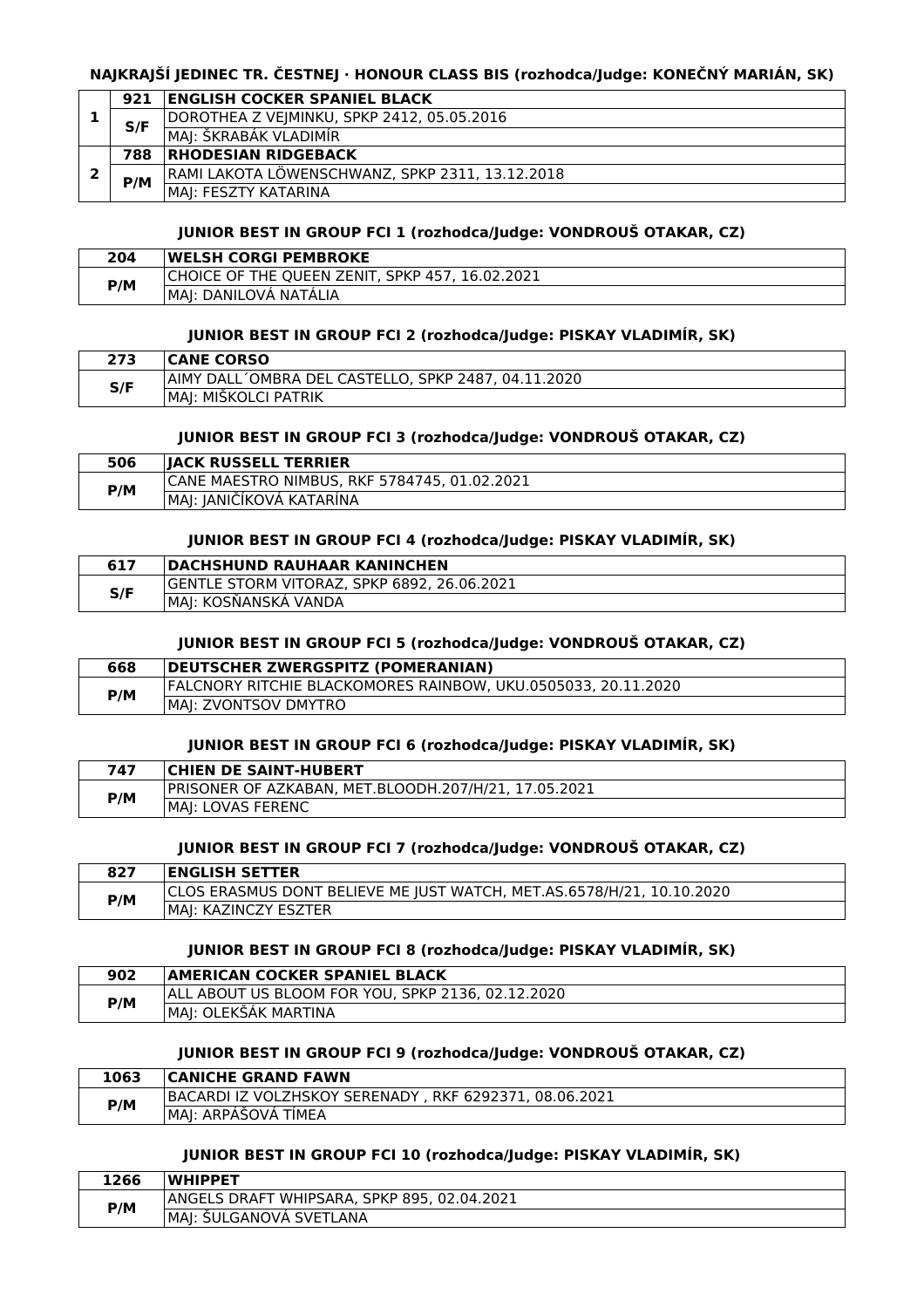# **BEST IN GROUP FCI 1 (rozhodca/Judge: ŠPOLJARIĆ BORIS, HR)**

|   | 123 | <b>COLLIE ROUGH</b>                                     |
|---|-----|---------------------------------------------------------|
|   | P/M | MONSOLANA MONTE CARLO, CMKU/CD/25309/-20/20, 21.03.2020 |
|   |     | MAJ: KUDROVÁ IVANA                                      |
|   | 51  | <b>BERGER BLANC SUISSE</b>                              |
|   | P/M | BB-8 WHITE ALEXIA, CMKU/ACO/4960/20, 14.02.2020         |
|   |     | MAJ: TRÁVNÍČKOVÁ MARTINA                                |
|   | 39  | <b>BEAUCERON</b>                                        |
| - |     | BIAS CANIS MAYRAU, SPKP 1904, 23.01.2016                |
|   | P/M | MAJ: ŠŤASTNÁ DANKA                                      |

# **BEST IN GROUP FCI 2 (rozhodca/Judge: RIDARČÍKOVÁ GABRIELA, SK)**

|                | 404 | <b>RIESENSCHNAUZER SCHWARZ</b>                        |
|----------------|-----|-------------------------------------------------------|
|                | S/F | DÁRIUS-BRILL FRANCESCA, MET.Ó.SCHN.432/19, 28.04.2019 |
|                |     | MAJ: TIBAY NORBERT + LANGH RAJMUND                    |
|                | 433 | <b>TOSA</b>                                           |
| ר              | P/M | AI-ASHURA KATSURO AZARIO, SPKP 265, 22.04.2018        |
|                |     | MAJ: ĎURIŠ TOMÁŠ + JURASOVÁ TATIANA                   |
| DO-KHYI<br>359 |     |                                                       |
| э              |     | ATOS WITTENCE VALLEY, SPKP 1189, 02.12.2019           |
|                | P/M | MAJ: GREGOROVIČ BORIS                                 |

# **BEST IN GROUP FCI 3 (rozhodca/Judge: MATYÁŠ JAROSLAV, SK)**

|   | 516 | <b>KERRY BLUE TERRIER</b>                                  |
|---|-----|------------------------------------------------------------|
|   | S/F | SIMONE STAR WAPINI DVOMARO, CLP/KBT/2495, 06.07.2018       |
|   |     | MAJ: ROKOSOVÁ EVA                                          |
|   | 565 | <b>IWEST HIGHLAND WHITE TERRIER</b>                        |
| 2 | P/M | WONDER WHY SUNSHINE CELEBRATION, PKR.III-84912, 17.06.2018 |
|   |     | MAJ: FRONCZYK MAGDALENA                                    |
|   | 467 | <b>AMERICAN STAFFORDSHIRE TERRIER</b>                      |
| з |     | BACKSAS FREYA, MET.AMST.263/21, 01.06.2021                 |
|   | S/F | MAJ: TIBAY NORBERT + BAKSA ZSOLT                           |

# **BEST IN GROUP FCI 4 (rozhodca/Judge: STAVIARSKA VIERA, SK)**

|   | 620 | <b>DACHSHUND RAUHHAAR</b>                       |
|---|-----|-------------------------------------------------|
|   | P/M | AZAR Z HORNÉHO ZEMPLÍNA, SPKP 14707, 22.05.2020 |
|   |     | MAJ: KAKUTA MARKO + MARKO JOZEF                 |
|   | 595 | <b>DACHSHUND KURZHAAR ZWERG</b>                 |
| 2 | S/F | PICOLLO TECKEL WILD ROSE, SPKP 6744, 08.07.2019 |
|   |     | MAJ: TATÁR NORA                                 |
|   | 590 | DACHSHUND KURZHAAR KANINCHEN                    |
| 3 |     | PICOLLO TECKEL INDIANA, SPKP 6840, 30.01.2021   |
|   | S/F | MAJ: TATÁR NORA                                 |

# **BEST IN GROUP FCI 5 (rozhodca/Judge: MIKOLKOVÁ-BETINSKÁ ZUZANA, SK)**

|   | 630 | <b>AKITA</b>                                                   |
|---|-----|----------------------------------------------------------------|
|   | P/M | GYOKURIN GO OODATE SANNOMARUSOU, IKC-IL-00044/22-0, 24.02.2021 |
|   |     | MAJ: CAGAŠOVÁ JANA                                             |
|   | 713 | <b>SIBERIAN HUSKY</b>                                          |
| 2 | P/M | ZENITH OF DREAMS FULMINI E TUONI, MET.HUSKY.306/20, 12.02.2020 |
|   |     | MAJ: KIRÁLY ILDIKÓ + IMREI BÉLA                                |
|   | 668 | <b>DEUTSCHER ZWERGSPITZ (POMERANIAN)</b>                       |
| з |     | FALCNORY RITCHIE BLACKOMORES RAINBOW, UKU.0505033, 20.11.2020  |
|   | P/M | MAJ: ZVONTSOV DMYTRO                                           |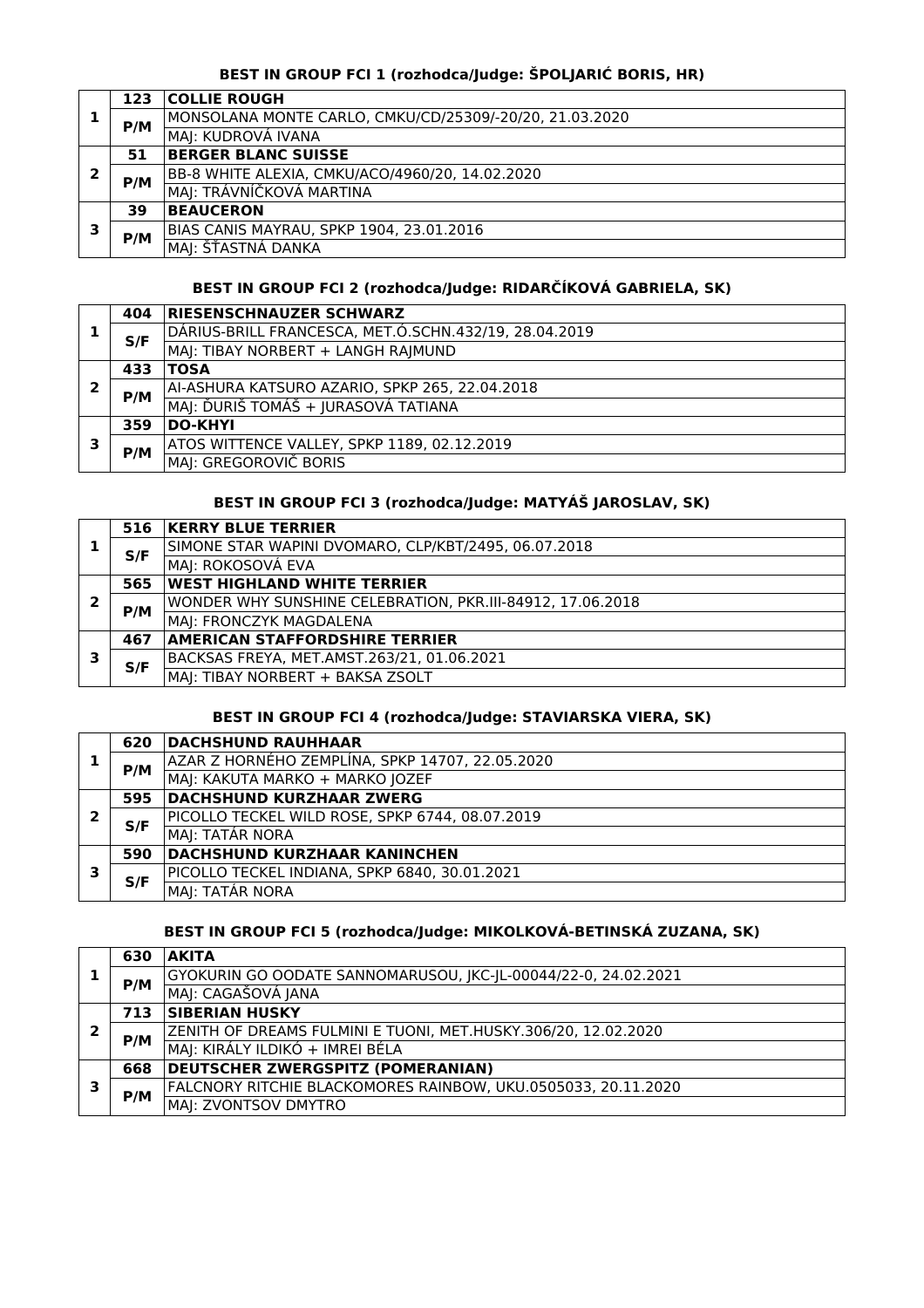## **BEST IN GROUP FCI 6 (rozhodca/Judge: KONEČNÝ MARIÁN, SK)**

|   | 740 | <b>BEAGLE</b>                                        |
|---|-----|------------------------------------------------------|
|   | S/F | BROWNIE LITTLE CARPATHIANS, SPKP 2047, 14.02.2021    |
|   |     | MAJ: POTROK MILAN                                    |
|   | 747 | <b>CHIEN DE SAINT-HUBERT</b>                         |
| ר | P/M | PRISONER OF AZKABAN, MET.BLOODH.207/H/21, 17.05.2021 |
|   |     | MAJ: LOVAS FERENC                                    |
|   | 811 | <b>SLOVENSKÝ KOPOV</b>                               |
| ־ | S/F | DORY Z JARKINHO ÚDOLIA, SPKP 18789, 25.05.2019       |
|   |     | MAI: GORELČÍKOVÁ JAROSLAVA + VAN LAUKEN VINCENT      |

### **BEST IN GROUP FCI 7 (rozhodca/Judge: FINTOROVÁ ĽUDMILA, SK)**

|   | 866 | RÖVIDSZÖRÜ MAGYAR VIZSLA                             |
|---|-----|------------------------------------------------------|
|   | P/M | MAGASPARTI RUTINOS MAD MAX, CLP/MOK/6996, 14.07.2018 |
|   |     | MAI: MUNŽILOVÁ DAGMAR                                |
|   | 849 | <b>IRISH RED SETTER</b>                              |
| 7 | P/M | GUESS WHO'S BACK ANKALIMA, PKR.VII-19488, 22.11.2020 |
|   |     | MAJ: JANIK ALEKSANDRA                                |
|   | 818 | <b>DEUTSCHER KURZHAAR. VORSTEHHUND</b>               |
| 3 |     | INFERNO VOM LORDHOFF, JR 735914 NKD, 26.08.2020      |
|   | P/M | MAJ: KOSANIĆ MILOŠ & LENKA                           |

# **BEST IN GROUP FCI 8 (rozhodca/Judge: KANÁS RÓBERT, SK)**

|   | 929 | <b>ENGLISH SPRINGER SPANIEL</b>                     |
|---|-----|-----------------------------------------------------|
|   | P/M | LORDSETT GOOD VIBRATIONS, SPKP 2100, 26.02.2019     |
|   |     | MAI: BAKOVÁ IVANA                                   |
|   | 910 | <b>BARBET</b>                                       |
| っ | P/M | LORD LANCELOT VOM DUCKSTEIN, CLP/BAR/15, 05.08.2020 |
|   |     | MAJ: ENGEL MONIKA                                   |
|   | 903 | <b>AMERICAN COCKER SPANIEL BLACK</b>                |
| 3 |     | LAYTON BECAUSE I SAID SO, SPKP 2008, 26.04.2017     |
|   | P/M | MAJ: CAISOVA SILVIA                                 |

# **BEST IN GROUP FCI 9 (rozhodca/Judge: ŠPOLJARIĆ BORIS, HR)**

|   |      | 1017 BICHON Á POIL FRISÉ                                |
|---|------|---------------------------------------------------------|
|   | P/M  | JAMESON MY LOVE DANCO OF AMBER, SPKP 650, 21.11.2017    |
|   |      | MAJ: PISOŇOVÁ MARTINA + PISOŇOVÁ NIKOL                  |
| 2 |      | <b>1091 CANICHE MOYEN NOIR</b>                          |
|   | P/M  | ESTIQ ENDER BANZETTE, SPKP 778, 19.06.2020              |
|   |      | MAJ: PALUŠEKOVÁ BARBORA                                 |
| 3 | 1049 | <b>BOULEDOGUE FRANCAIS</b>                              |
|   | P/M  | ACHILLES BIG FAMILY-FRENCH BULLS, SPKP 7265, 09.04.2020 |
|   |      | MAJ: ČIČOVÁ KATARÍNA                                    |

# **BEST IN GROUP FCI 10 (rozhodca/Judge: VOJTEKOVÁ IVETA, SK)**

|   |        | <b>1235 IRISH WOLFHOUND</b>                     |
|---|--------|-------------------------------------------------|
|   | S/F    | CHANTAL CASIDY RAY, MET.IF.91/H/20, 17.12.2019  |
|   |        | MAJ: ÁCS VIKTOR                                 |
|   | 1266   | <b>WHIPPET</b>                                  |
|   | P/M    | ANGELS DRAFT WHIPSARA, SPKP 895, 02.04.2021     |
|   |        | MAJ: ŠULGANOVÁ SVETLANA                         |
| 3 | 1261 l | <b>SALUKI</b>                                   |
|   | S/F    | A'YASMIAH SALOÉM'S, CMKU/SA/1168/20, 07.01.2020 |
|   |        | MAJ: HROMADOVÁ EVA                              |